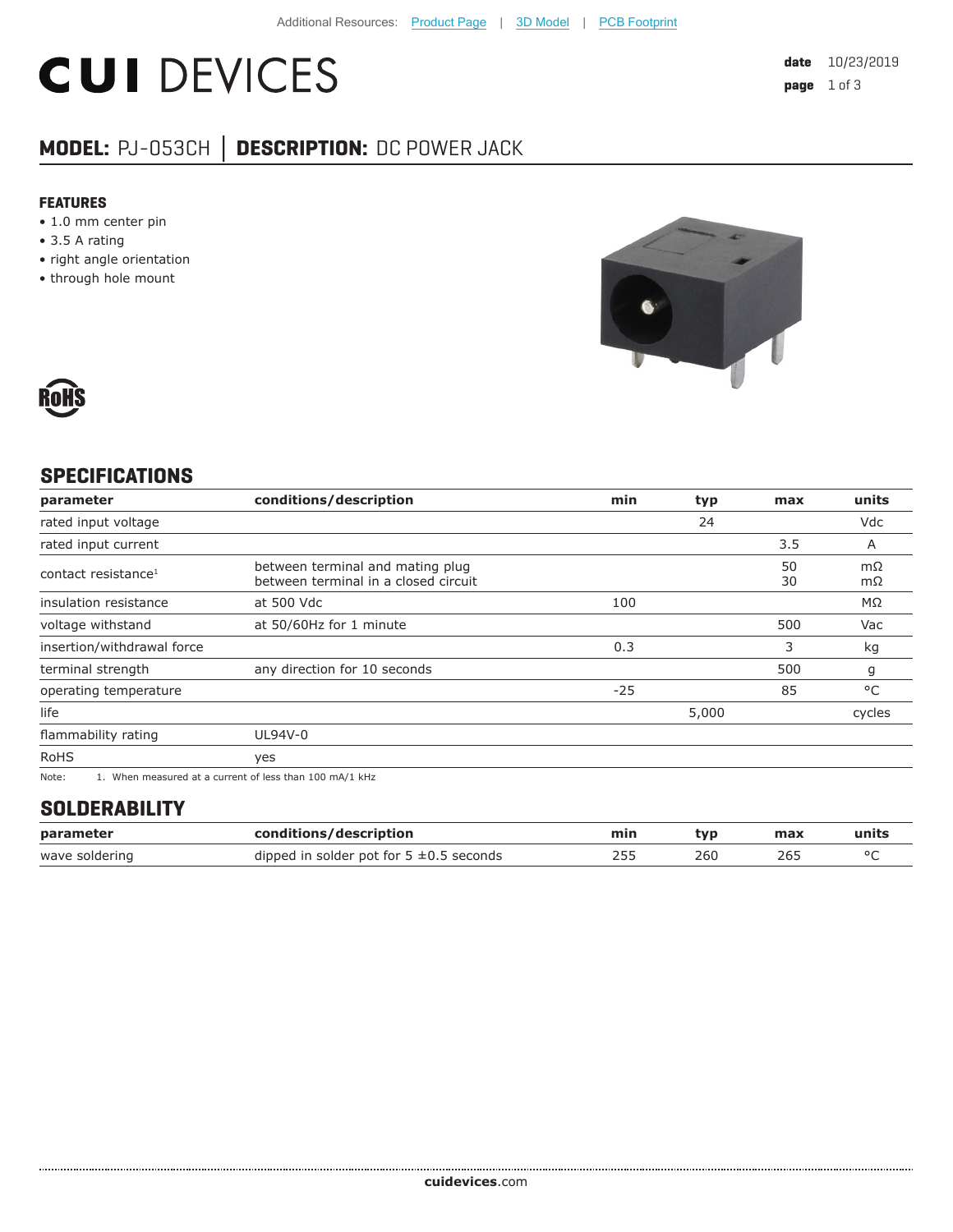#### **MECHANICAL DRAWING**



Note: 1. All specifications measured at 10~35°C, humidity at 45~85%, under standard atmospheric pressure, unless otherwise noted.